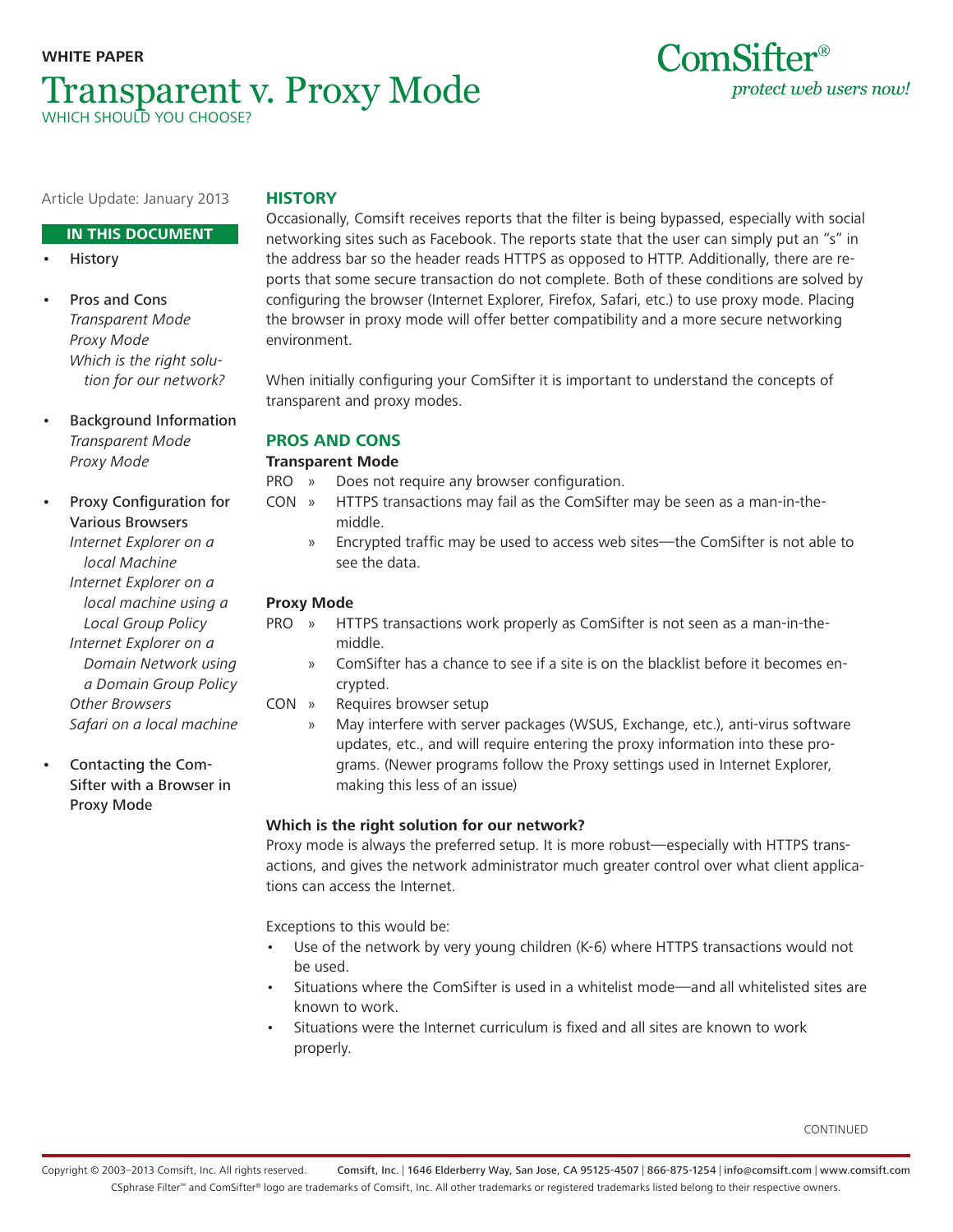#### **Background Information**

Unlike a router, that only has to pass packets to and from the LAN to the Internet, the ComSifter must retrieve all of a page. The page you view in your browser consists of many connects—as few as two, as many as a few hundred—that are assembled by the browser and presented as a finished page. The ComSifter cannot display any of the page until it has all of the page as the last connect could be, or could point to, objectionable content.

When the ComSifter is retrieving a page from a website, it is doing so as a result of a request from a client computer. When doing this, the ComSifter is acting as a proxy for the client computer making the request. It is at this point where the differences between transparent and proxy mode become important.

#### **Transparent Mode**

In transparent mode, the browser makes a request to retrieve a page from a web site. This request is made using the HTTP protocol and is made using standard port 80. The ComSifter intercepts this request and retrieves the page from the web site, applies the appropriate filter rules and then gives the requesting computer the complete page or a denied page. All of this is done transparently and requires no special configuration of the browser.

In most cases, this procedure works as expected, but there are instances when it will fail. Some websites have instituted very strict man-in-the-middle detection schemes. Typically, these sites are involved with secure (HTTPS) transactions with the client computer and they must protect themselves from man-in-the-middle fraud schemes. In certain instances, the security schemes of these sites determine that the ComSifter is a man-in-the-middle and refuse to complete the transaction.

Additionally, if a client program uses a non-standard port (not port 80) and encrypts the transmission (HTTPS) the Com-Sifter is unable to see the data and apply filtering rules. The real world result of this is users are able to try adding an "s" to the protocol (HTTPS) to see if the web site has a secure server. If so, this will circumvent the filter.

#### **Proxy Mode**

All modern browsers (Internet Explorer, Firefox, Safari, etc) have a proxy mode. In this mode the browser changes how it makes a request for a web page. Devices in the path to the website (such as the ComSifter) are then able to identify themselves to the website that they are a proxy and are acting at the request of the client. Websites see this as a legitimate request and allow secure transactions to complete (that may have failed if in transparent mode). Proxy operation is typically more robust than transparent mode but does require the extra step of changing the browser to proxy mode (this is mitigated if the network is part of a domain and under control of Group Policies. Proxy mode may be easily set up under Group Policies.)

An added benefit of proxy mode is that it gives network administrators much more control over what goes out to the Internet. In transparent mode, all ports are active and available for use by the client computer (64,000 ports). If a client program uses a non-standard port (not port 80) and encrypts the transmission (HTTPS) the ComSifter is unable to see the data and apply filtering rules. In proxy mode, all client requests are made over port 8080. The client asks for a "connect" to the website and also requests a port number. This is all done in the clear (not encrypted). The ComSifter is then able to see the requested website and determine if it is on a blacklist. If so, the page is denied—if not, the ComSifter honors the browsers request for a port at which time the browser encrypts the data and the ComSifter is no longer able to see the data.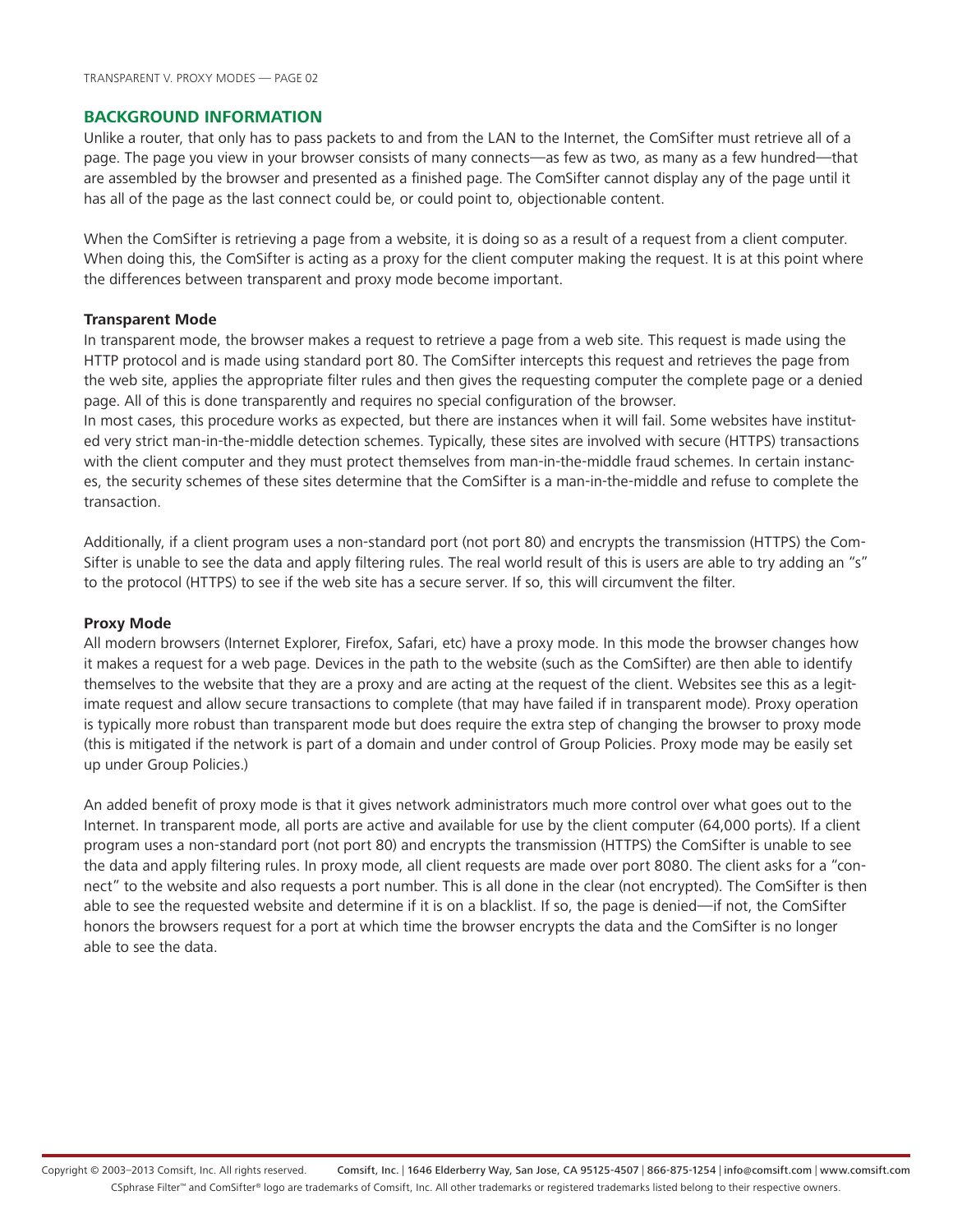## **Proxy Configuration for Various Browsers**

#### **Internet Explorer 6–8 on a local Machine**

- 1. Open Internet Explorer
- 2. Click on "Tools" menu
- 3. Click on "Internet Options"
- 4. Click on the tab that says "Connections"
- 5. Click on "LAN settings"
- 6. Under the "Proxy Setting" title, place a check in the box that says, "Use a proxy server for your LAN."
- 7. In the "Address Field," enter the IP of the ComSifter (e.g., 192.168.1.9).
- 8. In the "Port Field," enter 8080.
- 9. Click "OK"
- 10. 1Close and re-open the browser.

The browser is now in Proxy Mode.

### **Internet Explorer 6–8 on a local machine using a Local Group Policy**

- 1. Log into the computer using an account that has administrative privileges.
- 2. Open the Start menu and click on "Run"
- 3. In the text field, enter "gpedit.msc". This should open the local machine Local Group Policy Editor
- 4. In the left panel, expand "User Configuration"
- 5. Expand "Windows Settings"
- 6. Expand "Internet Explorer Maintenance"
- 7. Click on "Connection"
- 8. In the right panel double-click on "Proxy Settings"
- 9. In the new Proxy Settings window click on "Enable proxy settings"
- 10. 1In the "Address of proxy" field enter the ComSifter's IP (e.g., 192.168.1.9) and enter 8080 in the "Port" field.
- 11. Click OK

The browser is now in Proxy Mode.

Note: It is a good practice to disable the ability of the user to change the proxy setting locally as described above. This may be accomplished by disabling the Internet Tools Connection page. While in the Local Group Policy this may be accomplished by:

- 1. Expand "Computer Configuration" in the left pane
- 2. Expand "Administrative Templates"
- 3. Expand "Windows Components"
- 4. Expand "Internet Explorer"
- 5. Click on "Internet Control Panel"
- 6. In the right panel, double-click "Disable the Connection Page".
- 7. In the new window, click on "Enabled" to engage the rule
- 8. Click OK
- 9. Close the Local Group Policy Editor window

The Connections Page will no longer be available to users who do not have administrative privileges.

#### **Internet Explorer 6–8 on a Domain Network using a Domain Group Policy**

- 1. Open the Domain Policy that controls the network.
- 2. Follow the same steps as outlined above in "Internet Explorer 6-8 on a local machine using a Local Group Policy." Note: The above section on disabling the ability to change proxy settings is a best practice for follow for a network environment as well.